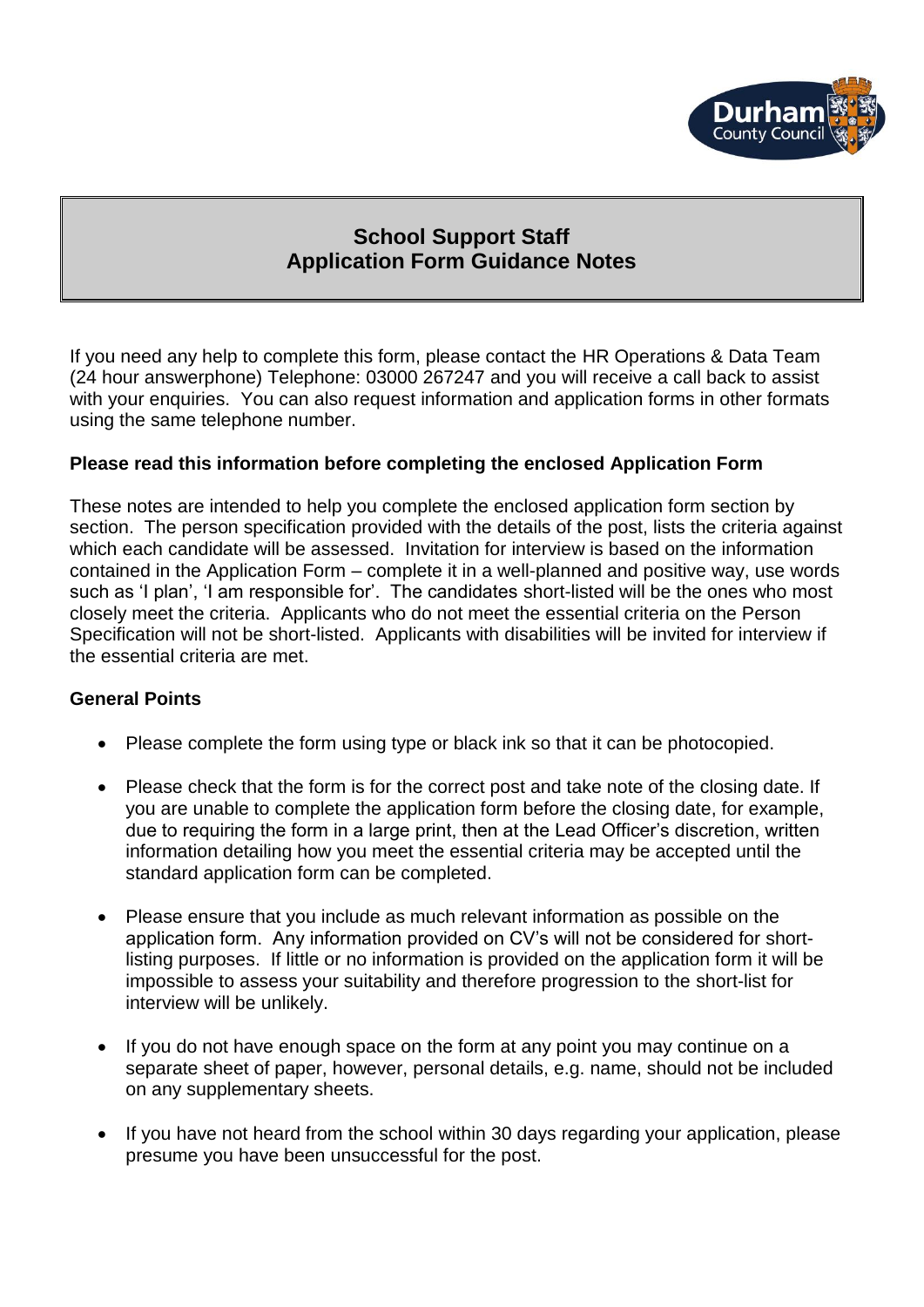# **Equal Opportunities Monitoring Form**

 Please complete this section (1 to 7) to enable us to monitor our recruitment process in relation to our Equal Opportunities Policy. The information you provide will be treated with the utmost confidence and will be used only for statistical purposes to ensure that all candidates are treated fairly. This part of the application form will be detached before the selection process begins.

# **First Section**

- This first section of the application form will be detached before the selection process begins. It asks for some basic details about you and the post that you are applying for, especially with regards to the post reference number, the post title, the service and the location and the closing date for the post. Full completion of this information by you helps to ensure that your application is not unduly delayed in transit to the relevant Recruitment Officer.
- Details of your Surname, Forename, Title and Address and Telephone Numbers (Mobile and Work if convenient) are required together with an email address (if convenient).
- Indicate (by ticking) whether the post is open to job share and if so if you wish to apply in a job share capacity.
- Please state where you saw the job advertised.
- Indicate whether you consider yourself to be a person with a disability. This may include a physical or mental impairment which has a substantial and long term adverse effect on your ability to carry out normal day to day activities**.** Long standing means that is has lasted, or is likely to last, for over a year. If you answer yes please detail any specific requirements to assist us with an interview so that the necessary arrangements can be made.

# **When completing the Important Information Box about Criminal Convictions:**

Please note, the disclosure of convictions/cautions should only be made where the job you are applying for requires a DBS check as stated in the job advert and job description.

Following the amendments to the Exceptions Order 1975 (2013), certain spent convictions and cautions are 'protected' and are not subject to disclosure to employers and therefore cannot be taken into account. Please read further guidance on the criteria on the 'filtering' of these cautions and convictions on the Disclosure and Barring Service website – [www.gov.uk/dbs](http://www.gov.uk/dbs) before completing this section of the application form.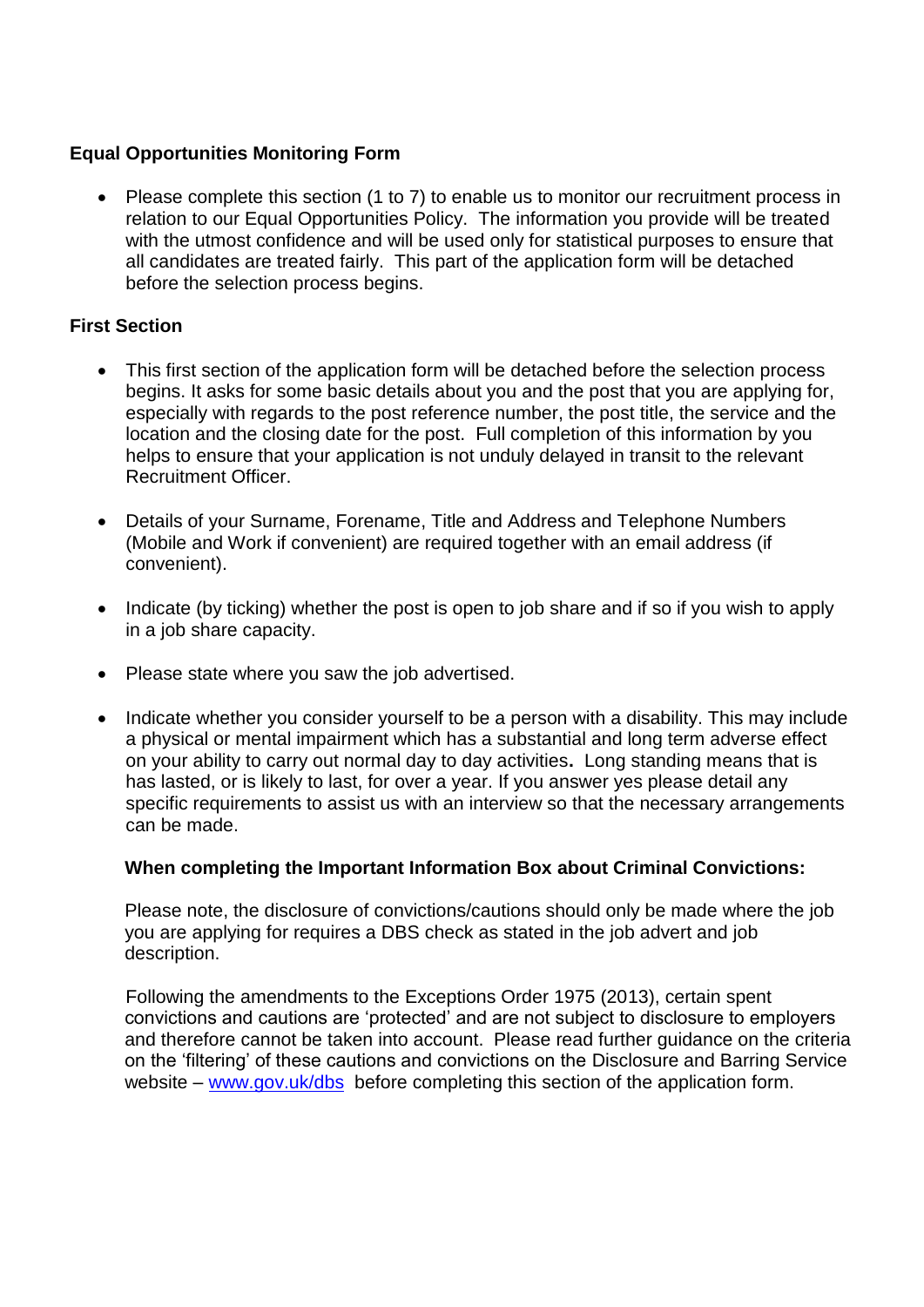If the post requires a DBS check and after reading the guidance you need to disclose a caution/conviction please add the details to the application form, or alternatively send the details in a sealed envelope to **the Head Teacher / Lead Officer at the school**  marked **'Strictly Confidential – For the attention of the Head Teacher / Lead Officer – only to be opened by the addressee'.**

Please ensure you state the job title and job reference number for the post you are applying for.

- **When completing the Declaration box**: under the Council's new Constitution you are required to state in writing whether to the best of your belief you are the parent, grandparent, partner, child, step child, adopted child, grandchild, brother, sister, uncle, aunt, nephew or niece of an existing Councillor or Officer (any employee) of the Council or a partner of such persons. Canvassing of Members of the Council or any Committee of the Council or any appointing officer directly or indirectly for any appointment with the Council is prohibited and shall, if deemed appropriate, disqualify you for that appointment.
- After reading the guidance notes including the information regarding Criminal Convictions you need to sign and date the Declaration to declare that the information you have given on the Application Form is true in all respects. If you choose to send the application form electronically you will be asked by the Lead Officer (or the relevant Recruitment Officer) to sign and date the Declaration when you attend for interview.

**Right to Work in the UK.** The Asylum and Immigration Act of 1996 requires employers to ensure that anyone who is taken on as an employee has the right to work in the UK. The successful candidate will be asked to provide documentary proof of their right to work in the UK*.* 

# **Section A**

# **Education**

• Please provide full and accurate details about your education and training, paying particular attention to the grade achieved in each examination. All qualifications must be supported by relevant certificates, but please do not attach certificates. If successful these will be requested at a later date.

# **Section B**

# **Employment Details**

- Please provide details of your present post as requested. You should start by inserting the title of your present post immediately to the right of 'Present Post' and then continue with name and address of employer, employers business, dates, grade and present salary. Please ensure you give us your current salary.
- Additional Work: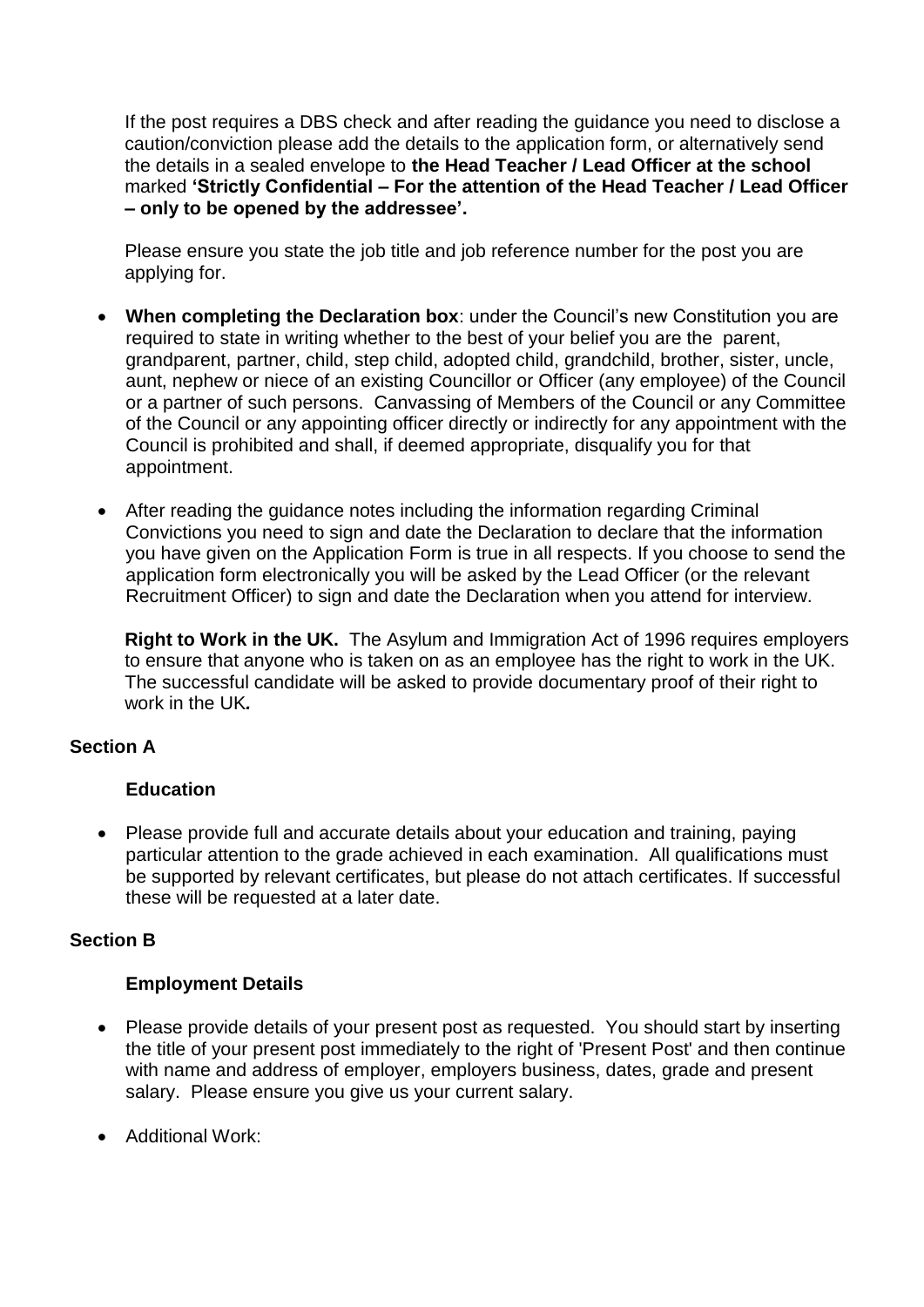If you are successful in gaining an appointment and already have additional ongoing employment, it may be necessary to ask you to sign a waiver clause, signifying your consent to work an average of no more than 48 hours per week in your combined employment. This agreement is sought in compliance with the Working Time Regulations 1998. More guidance can be found on [www.direct.gov.uk](http://www.direct.gov.uk/) . Young Workers (those over the minimum school leaving age but under 18) are:

- entitled to 12 consecutive hours rest between each working day;
- two days' weekly rest;
- a 30 minute in-work rest break when working longer than four and a half hours;
- limited to working 8 hours per day/40 hours per week;
- Prohibited from night work between 10 p.m. and 6 a.m. or between 11 p.m. and 7 a.m.

The next section asks you to demonstrate that you have the essential and where possible desirable experience, skills and knowledge as stated on the Person Specification of the post that you are applying for. Candidates who do not evidence that they meet the essential qualifications and experience listed on the person specification will not be short-listed. You can use continuation sheets if necessary.

# **Section C**

#### **Full Employment History**

Please provide **full** details of all previous posts you have held, including those with Durham County Council (if applicable) starting with the most recent first. You will also need to include any dates (if applicable) when you have not been in employment. Please use continuation sheets if necessary.

# **Section D**

#### **Additional Information**

This section is for you to provide any additional skills information about yourself not already detailed in Section B which you feel is relevant to this post. This may include any particular skills and qualities which will help us to assess your suitability. The skills and qualities you include may be from work, on work experience or in a voluntary or other setting. Please use continuation sheets if necessary.

# **Section E**

#### **Referees**

Every effort will be made to obtain all necessary references from any or previous employers prior to interview on all short-listed candidates, including internal ones, before interview, so that any issues of concern they raise can be explored further with the referee and taken up at interview. The job advert and the application form will state that the school reserves the right to seek references prior to interview and this may include references from your current or most recent employing local authority. All references will be verified by the school with the referee to ensure authenticity.